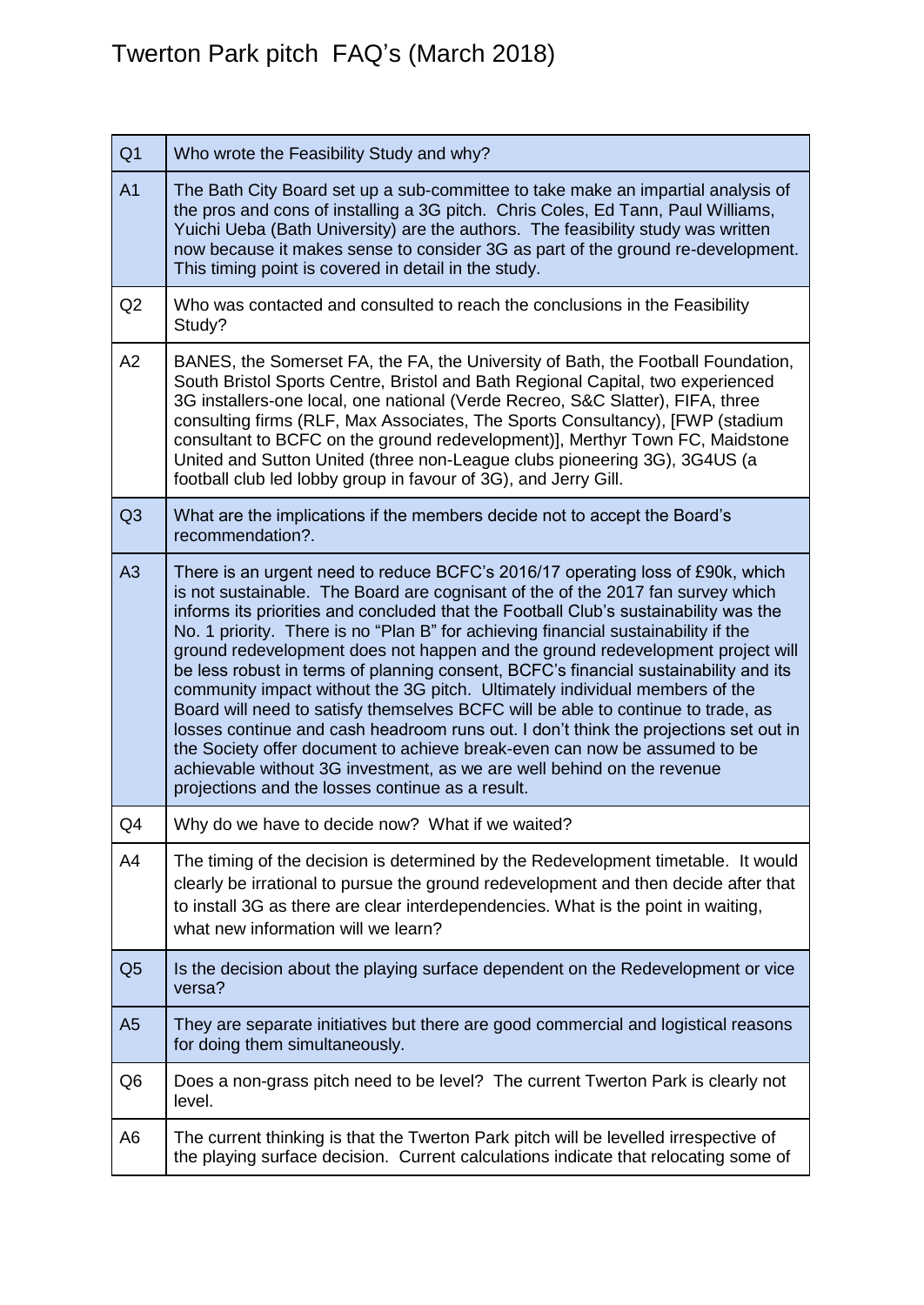|                | the spoil from the Redevelopment in order to level the pitch make sound economic<br>and environmental sense.                                                                                                                                                                                                                                                                                                                                                                                                                                                                                                                                                                                                                                                                                                                                                                                         |
|----------------|------------------------------------------------------------------------------------------------------------------------------------------------------------------------------------------------------------------------------------------------------------------------------------------------------------------------------------------------------------------------------------------------------------------------------------------------------------------------------------------------------------------------------------------------------------------------------------------------------------------------------------------------------------------------------------------------------------------------------------------------------------------------------------------------------------------------------------------------------------------------------------------------------|
| Q7             | Are all non-grass pitches the same?                                                                                                                                                                                                                                                                                                                                                                                                                                                                                                                                                                                                                                                                                                                                                                                                                                                                  |
| A7             | No. The Feasibility Study and the calculations and assumptions within it are based<br>on a "FIFA Quality Pro" surface. We are required to install this high quality FIFA<br>Quality Pro surface to be compliant. There are implications of this on the extent<br>community usage and BCFC's potential Football League aspirations.                                                                                                                                                                                                                                                                                                                                                                                                                                                                                                                                                                   |
| Q8             | Will installing a FIFA Pro pitch League Football prevent Bath City from being<br>promoted into the Football League?                                                                                                                                                                                                                                                                                                                                                                                                                                                                                                                                                                                                                                                                                                                                                                                  |
| A <sub>8</sub> | The short answer is "yes" – unless the rules are changed before BCFC win<br>promotion. Although the FIFA Pro Pitch is FIFA endorsed and suitable for<br>international football, the current position of the EFL is that EFL games are to be<br>played on grass. The EFL are due to vote on this in June 18. Sutton United may<br>well set a precedent here if they qualify for promotion from the National League<br>this season. The earliest Bath City could technically win promotion from the<br>National League is May 2019 - although there would need to be many other<br>significant changes in place for this to happen realistically. If the rules haven't<br>changed before we win promotion to the EFL, we would then have to revert back to<br>grass but the 3G surface may need replacing by then anyway and the club's<br>revenues, supporter base etc should be more robust by then. |
| Q <sub>9</sub> | How would we fund the £600K necessary to install the pitch and how long would it<br>take for the 3G profits to pay it off?                                                                                                                                                                                                                                                                                                                                                                                                                                                                                                                                                                                                                                                                                                                                                                           |
| A <sub>9</sub> | Funding has not been considered yet and the Board recommendation remains<br>subject to acceptable funding being secured. The assumption is that the Society<br>would approve with the same condition. If we could secure grant funding then no<br>money would need to be repaid. This needs to be explored in much more detail<br>after we have the necessary conditional approvals.                                                                                                                                                                                                                                                                                                                                                                                                                                                                                                                 |
| Q10            | Is there sufficient demand in Bath to ensure that we can maintain the income<br>stated in the sample business case in the Feasibility Study?                                                                                                                                                                                                                                                                                                                                                                                                                                                                                                                                                                                                                                                                                                                                                         |
| A10            | There is a working assumption that there is sufficient demand. The Somerset FA<br>register currently identifies 17 3G pitches on its website. Most of these, however,<br>are attached to schools. The Lansdown Sports Ground proposal from 2012 also<br>highlighted the need for 3G in the Bath. While Odd Down has been opened since<br>then, evidence from BCFC in relation to securing training facilities, BCYFC and<br>BANES has consistently confirmed there is an ongoing shortage of local 3G<br>capacity. BANES' Leisure and Business Development Officer has confirmed<br>verbally that BANES would welcome the establishment of a 3G pitch at Twerton<br>Park. We may consider asking a third party consultant to verify this-funders may<br>even require this. We have not done this so far to avoid incurring costs we cant<br>afford.                                                  |
| Q11            | Are there running costs associated with operating a 3G pitch - eg floodlighting,<br>admin costs, maintaining the changing rooms, etc?                                                                                                                                                                                                                                                                                                                                                                                                                                                                                                                                                                                                                                                                                                                                                                |
| A11            | The Feasibility Study indicates that the operating costs of 3G are broadly similar<br>with the operating costs of running a grass pitch at BCFC. Club operating costs at<br>BCFC are currently too high so it is assumed they could absorb the other 3G                                                                                                                                                                                                                                                                                                                                                                                                                                                                                                                                                                                                                                              |